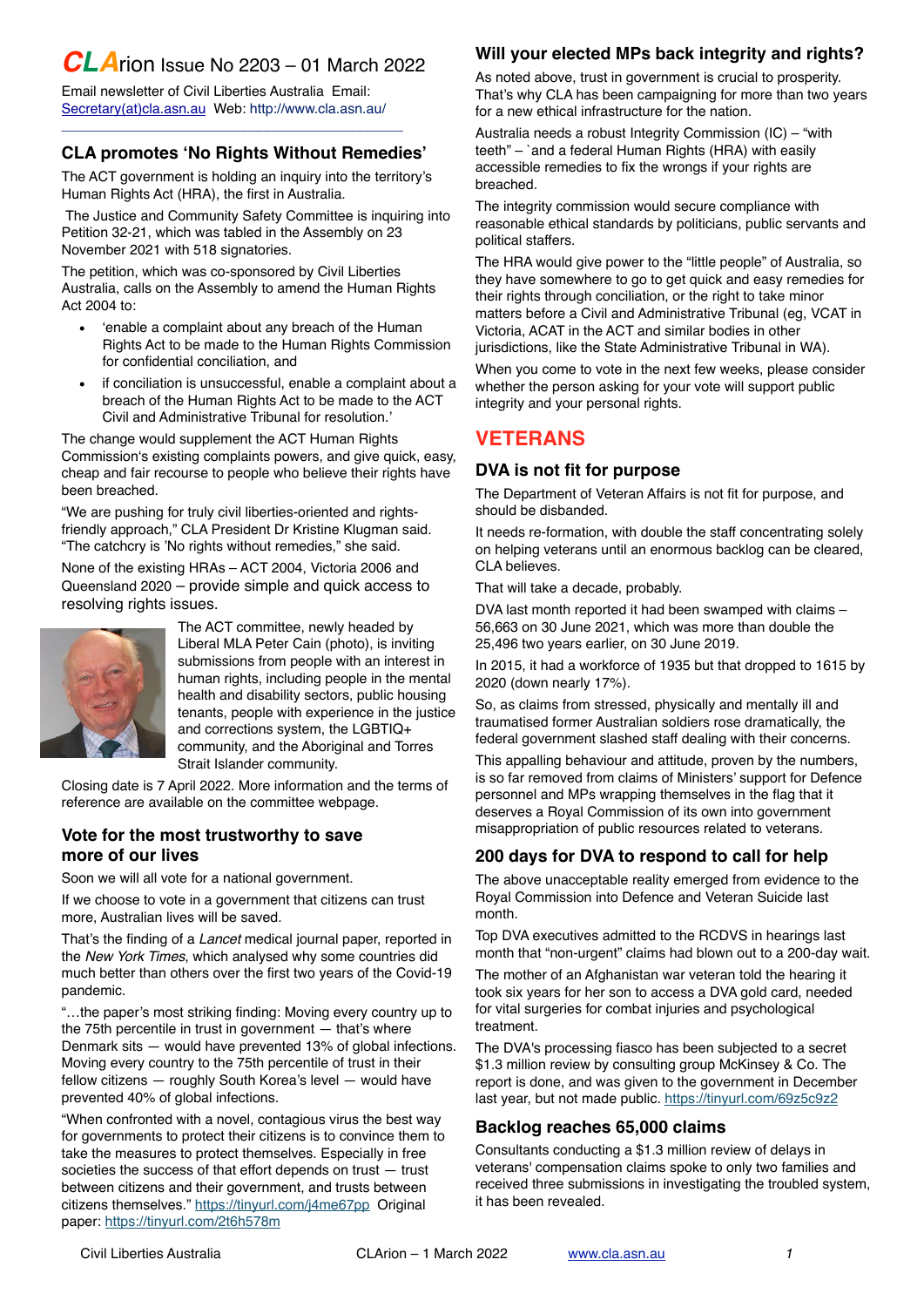Department of Veterans Affairs officers told Senators during Estimates hearings in Canberra last month that the evidence that consultancy firm McKinsey gathered also included about 30 emails sent to new portfolio DVA Minister Andrew Gee's office with ideas to reduce delays in compensation claims for exservices personnel.

The backlog in compensation claims continues to grow, Doug Dingwall reported in the *Canberra Times*.

Veterans wait more than 200 days for the department to process their applications for payments. DVA reported the backlog in claims had reached 65,000 by December 2021 last year, up from 56,000 in July 2021, <https://tinyurl.com/2p8d4a52>

#### **A fit subject for contemplation come Anzac Day**

*Former Canberra Times editor in chief Jack Waterford writing his weekly column on 17 April 2021:*

"Nothing much to commemorate or boast about, at the war memorial in particular, and certainly nothing justifying a highcost low-rent military toy and medal theme park now being planned against the wishes of soldiers and most of the community.

"Afghanistan was a military, moral, social and economic disaster, having nothing whatever to do with freedom. It certainly has not secured it, and our involvement increased, not reduced, our exposure to Islamist terrorism.

"The \$500 million indulgence to Kerry Stokes is but a down payment on the long-term cost to the nation, one which is the more terrible given the want of anything that could be called glory, or success and the shadow of war crimes trials.

"A vast toll of casualties, particularly men and women with posttraumatic stress syndrome, incredible suicide rates, give far better witness to the futility of war, and the long-term costs of our foolish, poorly led, military adventurism.

"A fit subject for contemplation come Anzac Day."

…and now, a year on, a Royal Commission is under way into military suicides. What a legacy.

# **WOSP: Watch Over Police & Security**

#### **SIC committee wants to expand its own powers**

The SIC committee of parliament has rubber-stamped more restrictions on the freedoms of Australians.

The Parliamentary Joint Committee on Intelligence and Security (Security & Intelligence Committee, or SIC for short), wants to expand the powers of the committee and the security arms of government behind the scenes. It does so by "consolidating" legislation.

Whenever a government tells you it is "consolidating", hold on to your wallet and/or your passport.

The new law expands the powers of the ineffectual body, the Inspector-General of Intelligence and Security (IGIS), to cover the intelligence functions of the Australian Transaction Reports and Analysis Centre (AUSTRAC) and the Australian Criminal Intelligence Commission (ACIC); and expand the oversight of the PJCIS itself to cover the intelligence functions of AUSTRAC.

The Bill forms part of the Government's response to the 2020 '[Richardson Review](https://www.ag.gov.au/national-security/publications/report-comprehensive-review-legal-framework-national-intelligence-community)' of intelligence legislation.

The SIC committee wants parliament to:

- expand IGIS and PJCIS coverage to also cover the intelligence functions of the AFP;
- expand the PJCIS oversight role over ACIC;
- review the scope and adequacy of laws and regulations over retaining and destroying intelligence material (which would ultimately allow the spook agencies to get rid of incriminating evidence early, CLA fears); and

• hold regular meetings of the heads of intelligence agencies to discuss coordinating their work and promoting integrity within the National Intelligence Community.

Of course, the regular meetings could also discuss how to keep information secret and hidden away from the Australian people, CLA notes. – from PJCIS media release 7 Feb 2022 [http://](http://www.aph.gov.au/pjcis) [www.aph.gov.au/pjcis](http://www.aph.gov.au/pjcis)

#### **Gregoire explains the police state path we're on**

Sydney Criminal Lawyers writer Paul Gregoire explains in an article posted in late-February 20022 just how Australia is being turned into a police state.

"The [Identify and Disrupt Bill](https://www.aph.gov.au/Parliamentary_Business/Bills_Legislation/Bills_Search_Results/Result?bId=r6623) passed federal parliament in August last year, and despite (Peter) Dutton already having taken over the defence portfolio, the minister had drafted and introduced this legislation before he vacated his home affairs role.

"This bill provides a three-tiered warrant system that serves to permit AFP and Australian Criminal Intelligence Commission agents to add, copy, alter or delete data on an electronic device, trawl through an online account for evidence, or take over such an account, whilst locking out the owner.

"If these powers don't sound invasive enough, the domestic agencies are then permitted to call on the Australian Signals Directorate for help in infiltrating citizens and residents online accounts and electronic devices.

"The latest piece of legislation that progresses the creep of the ASD into the domestic sphere is a recently passed [national security](https://www.aph.gov.au/Parliamentary_Business/Bills_Legislation/Bills_Search_Results/Result?bId=r6762)  [amendment](https://www.aph.gov.au/Parliamentary_Business/Bills_Legislation/Bills_Search_Results/Result?bId=r6762) produced by new home affairs minister Karen Andrews (photo), which goes a long way to removing ministerial oversight relating to intelligence agencies.



"This bill permits an ASD agent,

under ministerial approval, to produce intelligence on an Australian person who's involved with or taken to be involved with a listed terrorist organisation while they're on Australia territory. This connection can be as vague as providing financial support or advocacy.

"Andrew's new law also empowers the defence minister to authorise an ASD agent to produce intelligence on an Australian person when acting in support of the AFP. This ASD ability to spy on a citizen or resident also applies to when they're on Australian soil.

"And the legislation further goes as far as to include ASD agents in the assumed identity regime contained in part IAC of the [Crimes Act 1914 \(Cth\).](http://classic.austlii.edu.au/au/legis/cth/consol_act/ca191482/) This means these international spies can now operate in Australia producing intelligence on citizens, whilst they use a fake identity.

"So, it seems that with these latest laws, the new home affairs minister has realised the dream of her predecessor in allowing the ASD to operate domestically."

Gregoire quotes an interview with CLA CEO Bill Rowlings two years ago:

"And as Rowlings warned back in 2020, our spies have now effectively turned 'into the secret police of authoritarian regimes'." <https://tinyurl.com/4fvpn3h7>

## **Rein in spooks by balanced committee: CLA**

CLA has written to the Prime Minister Scott Morrison and the Leader of the Opposition Anthony Albanese, to ask that whomever is elected reforms the security committee of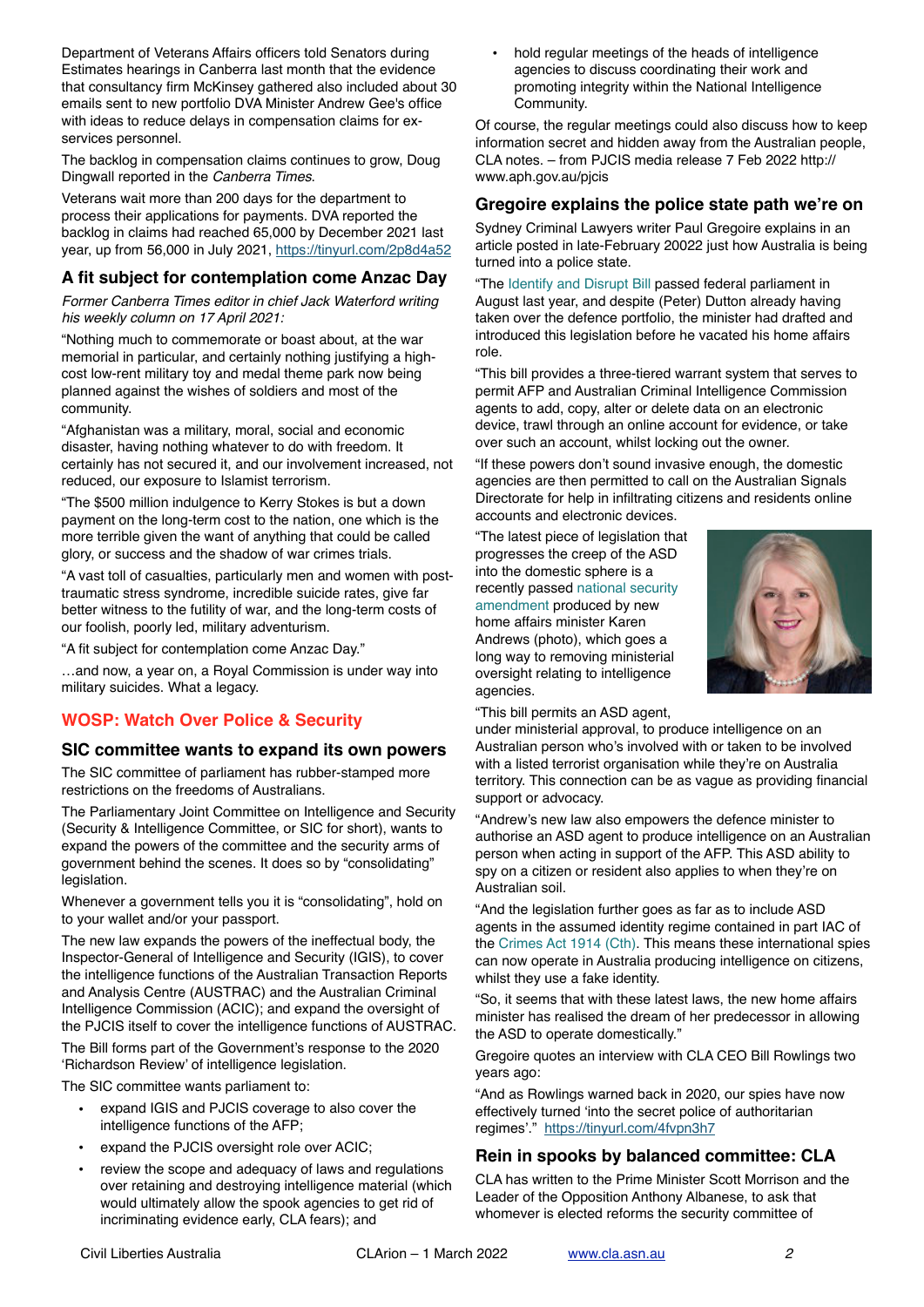parliament to ensure it has more human rights representatives on it, and fewer ex-military, security and police members.

The committee should closely examine, critique and if necessary criticise the work of the spooks, now grandiosely self-named as the "National Intelligence Committee".

Instead, the stacked and biased historical performance of the PJCIS indicates it is a spook booster, not restrainer, CLA believes.

## **ODD SPOT: How to scare people…**

H.L. Mencken (photo) wrote in 1918: "The whole aim of practical politics is to keep the populace alarmed (and hence clamorous to be led to safety) by an endless series of hobgoblins, most of them imaginary."



Australia's leading hobgoblin spotter, fearmonger and population puppetmeister is Michael Burgess, head

of ASIO. Each year he appears, Casper the ghost-like and breathless, at a forum to

spread fears of terrorism, protestors, cyber attacks and countries he doesn't like which all emerge from his and the spook agency's fervid imaginations, proof-less of course.

Nowhere does anyone in the real world have a right of reply, or any opportunity to demand he put up facts, dates, times, places, etc to back up his outrageous, unverified claims: it is time for an annual anti-furphy event to shoot down his nonsense, a bit like a 'Budget reply' speech.

Who do you think should be the Furphy Fingerer and Truth Speaker on behalf of civil liberties and human rights advocates in February 2023?

#### **Burgess goes too far**

The scaremonger Burgess (see above) went too far with his claims about Chinese infiltration of political parties this year.

When the rabid fear-pushers of parliament got hold of Burgess's words, they fired them off at opponents in the federal parliament willy-nilly.

Burgess was forced to walk back his outrageous posturing to rein in the pollies. But he shouldn't have gone there in the first place, producing vague, unsourced, unproven, fact-free claims about evil people in the background of political parties. (Of course there are! Does it take ASIO to work that out?)

As a public circus, it was a bit like Act Two was a reverse of Act One, with Burgess as the leading clown.

#### **Police boss Kershaw: supports drug traffickers?**

AFP Commissioner Reece Kershaw appears to be supporting drug traffickers, health reformers claim.

"(He) would have been advised to have heeded the advice of his fellow agency head, (ASIO's) Mike Burgess, before Senate estimates when Kershaw slammed the ACT's proposed decriminalisation of drug-taking," Family and Friends of Drug Law Reform President, Bill Bush, said.

"The AFP as much as ASIO should be above politics, particularly when it has a conflict of interest. Its own budget prosperity is deeply embedded in the prosperity of the drug trade (and) its efforts to suppress that trade serve to stimulate its budget.

"Drug supply and use thrives under the system Kershaw wants continued," Bush said. "Look no further than the boom in heroin and crystal methamphetamine (ice) under the criminalisation that the ACT wants to end":

In 1953 when, to appease the USA, the Commonwealth banned importing heroin, the then president of the national doctors'

body observed that "Heroin/addiction is not a problem in Australia."

At the time it was used as a first-line analgesic and in cough mixtures. Then, some 5.25 kgs per million was consumed – all of it legal. Half a century later, by 1999, the National Crime Authority reckoned Australia was consuming about 35kg per million – all of it illegal.

"Impotence of the AFP efforts are evidenced by continuing easy availability of drugs, their stable or declining price and their increasing purity," Bush said, as he suggested Kershaw stops playing politics. – media release, FFDLR, 17 Feb 2022

## **Fix Australia's appeal rights, says Kirby**

In some Australian jurisdictions, attorneys-general still rely on forcing wrongfully convicted people to consider an archaic 'governor's mercy', or request for parole approach, which may get people out of prison, but does not acquit the wronged person.

Australia should be better than that, says former High Court judge Michael Kirby. Australia's laggard states and territories should enact a right to a second appeal as passed in SA, Tasmania and Victoria, he says in an article in the *Criminal Law Journal*.

"To do nothing and to persist with the flawed facility of seeking Executive consideration of a complaint behind closed doors constitutes a breach of Australia's obligations under the ICCPR. "Ironically, the creation of a national or multi-jurisdictional Criminal Cases Review Commission (CCRC)(could be a more cost-effective response than the continued investment in royal commissions and special inquiries that have marked the Australian scene so frequently in recent years.

"Doing nothing to improve our institutional arrangements is a stain on Australia's reputation as a country of equal justice.

"It is a blight that is too often demonstrated by fresh evidence and argument. It is an intolerable burden on thoughtful judges, prosecutors and other lawyers who regard participation in a demonstrable miscarriage of justice as a nightmare.

"The provision of redress is urgent. The enactment of a right of a second or additional appeal is the least we should do. Reform is long overdue. And when a second appeal is enacted throughout Australia, we should turn our attention to creating a properly resourced and equipped CCRC.

"Protection against miscarriages of justice in criminal cases is no less important and necessary in Australia as it is in Britain and New Zealand.

"What is it about our country that always sees us limping behind [UK, NZ and Canada] where justice is at stake, whereas we can move with astonishing speed to diminish civil liberties, increase official powers and raise levels of incarceration, with no parliamentarian raising a murmur…"

– Editorial: 'A New Right of Appeal as a Response to Wrongful Convictions: Is It Enough? Guest editor: The Hon Michael Kirby AC CMG\*(2019) 43 Crim LJ 299 page 305

*SEE article: Background to CCRC…on the CLA website, now*

#### **Porn access may depend on your looks**

Media reports say the Office of the eSafety Commissioner is working with the Digital Transformation Agency (DTA) to expand trials of age verification technology to porn websites for all Australian users.

Restrictions are currently limited to online gambling and purchases of alcohol online.

The anti-porn trials, from April through June, may try using facial recognition technology, according to Senate Estimates notes prepared for eSafety commissioner Julie Inman-Grant last October.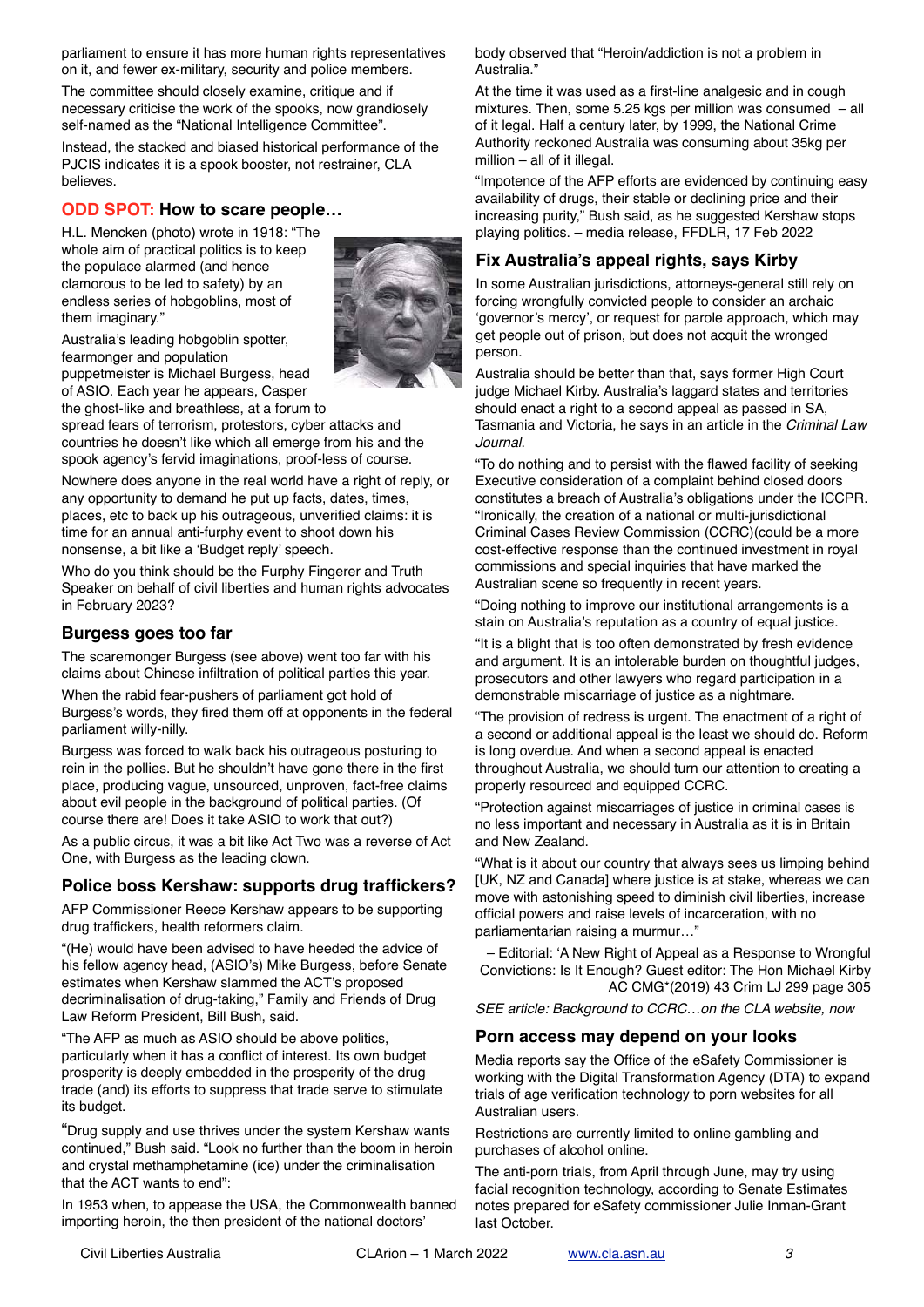

Samantha Floreani (photo), program lead at Digital Rights Watch Australia, told *VICE* that the government should consider the fact that most age verification technology isn't all that accurate, and is easily bypassed with the help of a VPN (virtual private network).

"Online age verification is not the

same as flashing your ID at the bottle shop. Almost all of the current ways to verify a person's age online require them to upload extra personal information, to use invasive and errorprone facial recognition technology, or, in this case, to interact with a government agency," Floreani said. [https://tinyurl.com/](https://tinyurl.com/2msnf8ac) [2msnf8ac](https://tinyurl.com/2msnf8ac)

# **Federal govt prepares to spy on citizens**

Welfare recipients who don't update their employment or relationship status could suffer covert spying as Services Australia – infamous for Robodebt – brings in a new regime of bureaucratic terror to ramp up secret surveillance by private investigators.

Based on previous experience, there will be serious harm to vulnerable individuals.

Services Australia is advertising for private eyes to undertake optical and covert surveillance from July 2022. They would also tail and monitor possible partners of benefit recipients.

Recipients suspected of defrauding the support system could be monitored in secret by investigators using cameras while locations could be bugged to determine movements and patterns by the recipient.

Presumably, all Services Australia's efforts will focus on people identified by algorithms, which were the root cause of disaster for hundreds of thousands of Australians previously.

A year ago the federal government lost a class action suit over its problematic debt recovery program, known as "Robodebt", forcing it to pay nearly \$2 billion back to about 430,000 recipients.

The program raised compliance notices against more than 430,000 current and former welfare recipients using an "income-averaging" system to spread a person's reported taxable income across every fortnight of the year. – Canberra Times 21 Feb 2022

## **Law Council wants new privacy right to sue**

In its submission to the review of the Privacy Act 1988 (Cth), the Law Council of Australia has come out in support of a new statutory tort of serious invasion of privacy.

"If an individual is harmed by a serious invasion of their privacy – such as someone's private activities being watched or recorded, or private information like medical records being made public – there is currently no tortious right of action," Law Council of Australia President, Mr Tass Liveris, said.

"This limits a person's ability to pursue compensation or an injunction. Technological advances have increased the risk of these types of breaches, while limiting the capacity for our current legislative framework to keep pace."

The LCA stance backs the Australian Law Reform Commission's conclusion contained in its report *'Serious Invasions of Privacy in The Digital Era'*, that the design of legal privacy protection must be sufficiently flexible to adapt to rapidly changing technologies and capabilities without needing constant amendments.<https://tinyurl.com/462aew63>

#### *Election alert: South Australia goes to the polls on 19 March 2022*

# **Will SA become next Human Rights Act state?**

The Rights Resource Network of SA, led by Dr Sarah Moulds, is awaiting responses to their Election Question: *Do you support a Human Rights Framework for South Australia?* sent to candidates.

They have also been busy with other rights related projects, including:

- making a submission to the SA Parliament's COVID-19 Response Committee raising rights concerns, including those relating to protecting the right to vote during the upcoming SA Election;
- supporting Equality Australia's campaign with respect to the Religious Discrimination Bill; and
- making a submission to the federal inquiry, raising rights concerns relating to the experience of people on bridging visas in South Australia.

Other Network members are beginning work on two issues impacting the state:

- women's rights and consent to medical treatment (including in childbirth settings)
- victim's rights in sexual assault matters

Anyone who would like to research and brief on these issues can contact Sarah via CEO CLA.

## **'Police behaviour is the PITs', says former police integrity commissioner**

NSW should stop the practice of police investigating themselves (PIT\* – see **ODD SPOT**, below), a corruption guru said last month.

Former oversight commissioner of the Law Enforcement Conduct Commission (LECC\*\* – see **ODD SPOT**), Patrick Saidi, said the state government must set up a special body to investigate the racing industry connections of senior police.

"A proper and adequate investigation should be carried out so that either their conduct is condemned if it occurred and if it's wrong or inappropriate, or they may be proven to be completely innocent and above-board," he said. "That would be far preferable than the police investigating themselves."

Saidi called for an independent investigation into what he described as "serious allegations".

"There's very little doubt, given the inherent dangers of involvement in the racehorse industry and indeed the gaming industry generally, that declarations should have been made," Saidi said.

"Whether it be Mr Fuller or the head of any agency, disclosure is a very important part of maintaining the integrity of an organisation."

He was commenting on an ABC investigations report that recently cited NSW Police Commissioner Mick Fuller (photo) had failed to disclose his involvement in racing syndicates which included people profiting from contracts with the NSW Police.

A web of at least five other police force leaders joined with high profile, police-connected



business names as well as newspaper and sporting personalities in racing syndicates. The story, with all its personal links and fortuitous connections (including to the ex-policeman husband of a current NSW Police assistant commissioner) has all the hallmarks of a throwback to the dark days of NSW some 40-50 years ago.<https://tinyurl.com/57yyab4f>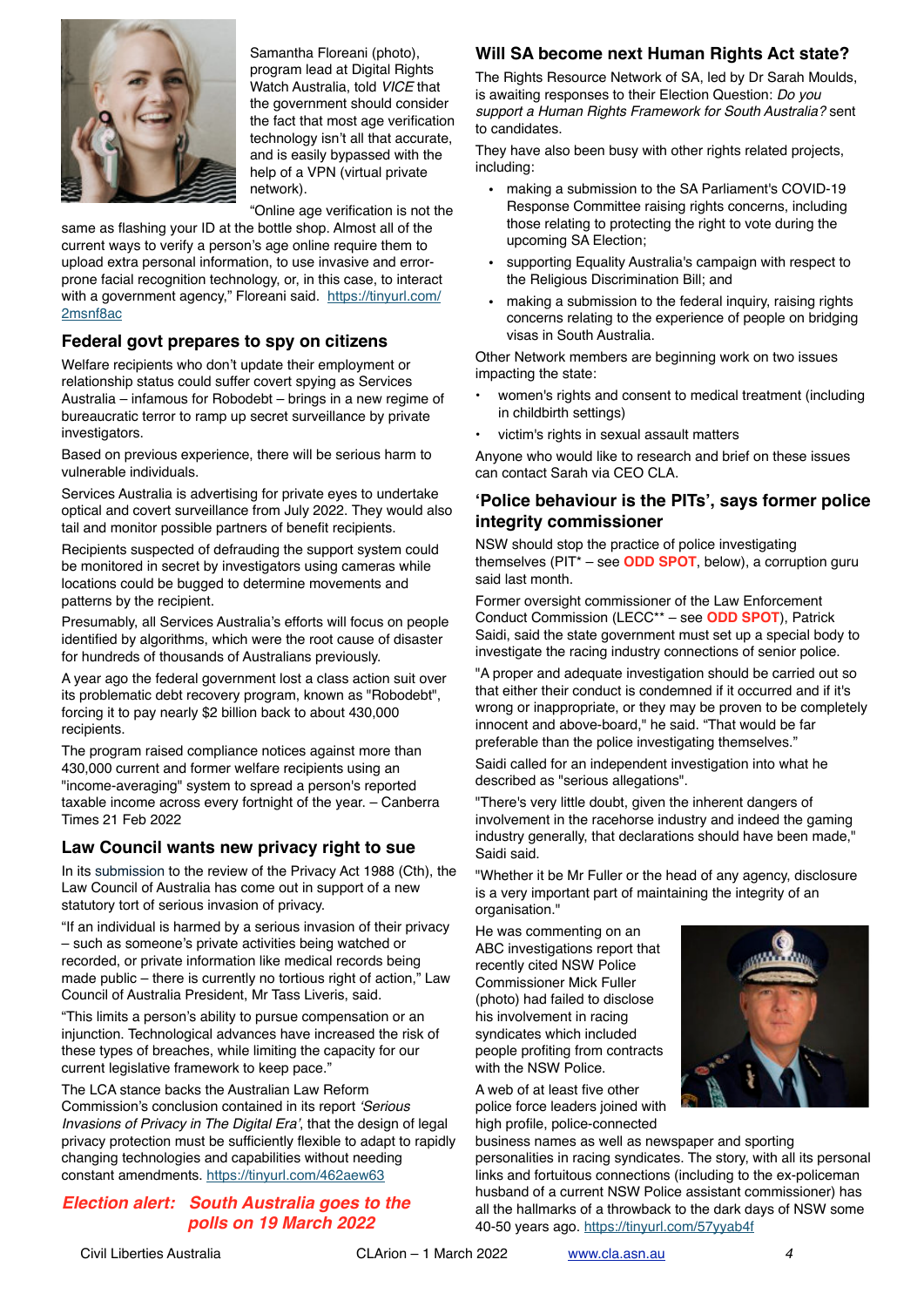## **Former top NSW cop misses racing possie**

The *ABC* news story (above), by Sean Rubinzstein-Dunlop and Dylan Welch, opens with the claim that the former police commissioner was in line to have a big, formal say in running racing in NSW.

The story forced the government to abandon the idea, the *ABC* later reported.

"Former police commissioner and Racing NSW board hopeful Mick Fuller did not declare to the state government his coownership of racehorses with two wealthy businessmen who became embroiled in criminal investigations or won lucrative police contracts.

"An *ABC* investigation into Mr Fuller's gambling and racing interests has discovered he submitted no conflict of interest declarations to the government until last year, raising concerns he breached anti-corruption rules."

Fuller was one of NSW's highest-paid public servants, earning more than \$665,000 a year as the head of Australia's largest police force, from 2017 before retiring (in January 2022) after a 34-year career in law enforcement.

The story says "a businessman who co-owned a racehorse with Mr Fuller went on to win a \$3 million catering deal with the NSW **Police** 

"Mr Fuller told the *ABC* he had not 'breached any policy' by not declaring the shares," the story said.

However, the *ABC* quotes NSW MP David Shoebridge (Greens MLC) as saying Fuller's insistence he did not breach any rules "comprehensively fails the pub test".

"The fact that the most highly paid bureaucrat in the state, a former commissioner of police, can't see a conflict of interest when it's staring him in the face. I think that's a very troubling matter," Shoebridge told the *ABC*.

"On any view of it, it's a breach of his obligations to list actual and potential conflicts of interest."

The *ABC* claims Fuller was among a cadre of high-ranking NSW Police Force officers — mostly from Sydney's Sutherland Shire — referred to within the force as the "Punters Club" due to their love of gambling, horse racing and rugby league.

#### **ODD SPOT: Is it the PITs, or does such police behaviour give you the PIP?**

\*What Saidi calls the 'PITs', CLA calls the 'PIP' – Police Investigating Police (see items above). We have campaigned against it for most of the past decade. By any other name, the practice has a track record of condoning errors, omissions, failure to abide by the law, cheating and lying (see below), physical and sexual abuse including in police domestic violence cases, as well as other major and minor misbehaviours by police throughout Australia, CLA says. None are transparently investigated, acted upon or reported.

\*\* The inelegantly-named LECC replaced the more accuratelyname Police Integrity Commission in NSW.

## **More twin tales of police chase ending in death**

The father of an Aboriginal boy was told two different stories by police about whether they were chasing him, or not, as his son lay terminally ill in Royal Prince Alfred Hospital last month, according to the *ABC.*

The first version, said Lachlan Wright, was from a senior police officer who told him that his son, Jai, was being chased by police before the unmarked police car turned in front of the teenager, causing him to fall off an allegedly stolen motorbike in inner-Sydney Alexandria.

Lachlan Wright said he then had a meeting with a police investigator who told him there had been no police

"pursuit" (it, chase) and that his son had lost control of the motorbike before running into the unmarked police car which was parked on the road.

Sydney City Police are self-investigating the circumstances.

Jai's family is calling for an independent investigation at armslength from the NSW police force.

"Any parent wants to know how their little boy has died," Lachlan Wright said. "To be an independent investigation, you can't be a police officer. You can't be a police officer investigating other police officers. That just doesn't make sense to me.

"That's my kid. I am never going to see him again. I just want to know the truth." <https://tinyurl.com/m3yv5t98>

in the February *CLArion*, we reported that NSW Police had provided two similarly contradictory stories about a police car chase between Williamsdale and Bredbo, south of Canberra, when a 50-year-old man crashed.

If police told the truth, there would never be two versions of any police chase death. "Infuriating, senseless, deliberately sanctioned police violence on the roads, which appears to be on the rise," was one comment on the increasing number of police chases around Australia.

## **New lying allegations against police**

Victoria Police have been newly riven by further allegations of widespread corruption in their ranks, following on but separate from the Lawyer X Royal Commission.

Almost 90 criminal charges about lying on oath stem from accusations against a police sergeant who was until recently a director of the state's police union.

Some 15 Victorians will have to be let out of jail, have their current cases abandoned, and/or be compensated by the state, according to investigative journalist Nick McKenzie, writing in *The Age*.

The investigation is into allegedly corrupt activities of veteran police officer Calum McCann. Other long-serving officers have been suspended.

McCann is facing 86 offences, including conspiracy to pervert the course of justice, perjury and intimidating witnesses after integrity probes by the internal affairs unit, the Professional Standards Command.

Allegedly, while their investigation was under way, a small network of police tried to undermine the anti-corruption investigation into McCann and other police suspects. A detective-sergeant from PSC has been accused of working secretly to leak information to the inquiry targets: he was charged alongside McCann in October 2021 with misconduct in public office and conspiracy to access police information.

Four veteran officers alleged to have facilitated the allegedly illegal behaviour have also been suspended and may yet be charged with the offence of misconduct in public office, McKenzie reported. <https://tinyurl.com/yvs3w2rh>

# *PRISONS REPORT*

## **State fails on prison reform through inspections**

Queensland is going half-cocked into prisoner human rights, determined to spend bugger all on inspections at the longestpossible intervals between formal visits to jails.

That's the take-out of a parliamentary report recently tabled: the Legal Affairs and Safety Committee's examination of the Inspector of Detention Services Bill 2021.

"it is a depressing read," national prison reformer and CLA Vice-President Margaret Howkins says. "It consists of multiple pages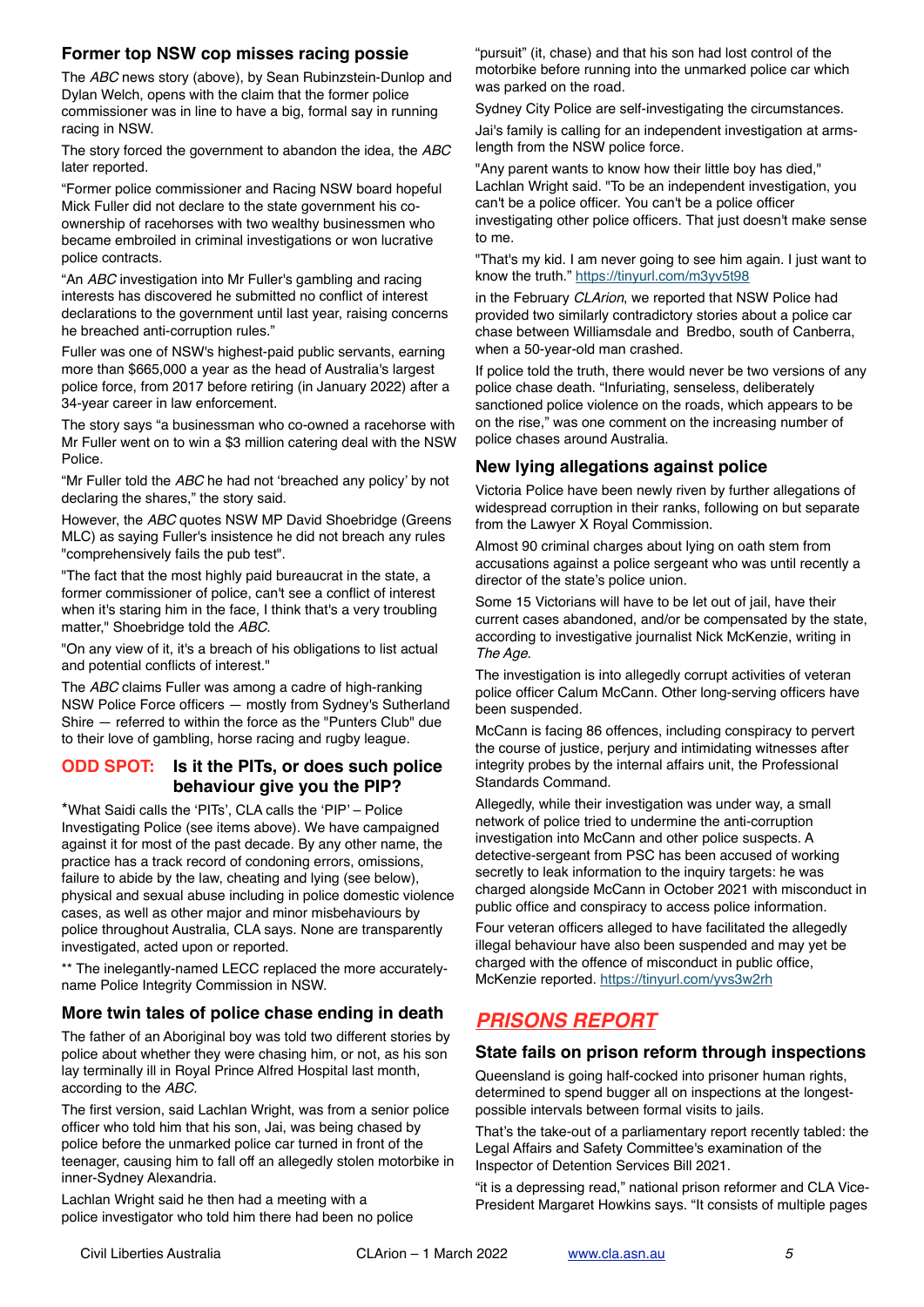of excuses to stakeholders about why OPCAT recommendations can't be implemented."

OPCAT is the international prisons convention, including mandatory jail inspections, to which Australia has agreed and against which individual jurisdictions are fighting with all their might to avoid implementing.

"No lessons whatsoever are being implemented from the failures of prison inspectorates in other states," Howkins said. The Bill is a lazy, waffly, minimally \$\$ cheap attempt at providing a spot of time for Queensland's Ombudsman to hire a sidekick to drop into a prison….occasionally.

"There is no mandate to fix or even address specific cruelties, merely an instruction to foresee what could be improved to forestall mayhem so nothing rebounds on the government. Failfail-fail."

[Legal Affairs and Safety Committee—Report No. 21, 57th](https://sclqld.us10.list-manage.com/track/click?u=6e0abbb7dbc4724cc399c587c&id=392f76131d&e=4b126fb751)  [Parliament—Inspector of Detention Services Bill 2021](https://sclqld.us10.list-manage.com/track/click?u=6e0abbb7dbc4724cc399c587c&id=392f76131d&e=4b126fb751) 

## **Caged kids endure 40 degree heat without relief**

A West Australian children's prison has been accused of human rights violations so dire that a Perth judge would rather send 17 year-olds to a maximum-security prison for adults.

There have been increasing reports before WA courts that Banksia Hill Detention Centre's staffing shortages have forced 10 to 17-year-olds into repeated lockdowns for 22 hours a day in the Intensive Supervision Unit (ISU), known as "the cage" due to concrete walls, wire roofing and no natural sunlight.

*WAtoday* journalists Aja Styles and Lauren Pilat reported that the Aboriginal Legal Service of WA would investigate lodging a civil lawsuit over human rights violations and breaches of the Young Offenders Act.

Last month, the President of the Children's Court, Hylton Quail, granted the wish of a 17-year-old boy to serve his time at Hakea Prison, an adult remand facility in Perth's south, rather than return him to WA's only juvenile jail.

National Suicide Prevention and Trauma Recovery Project volunteers Gerry Georgatos and Megan Krakouer, who were called in to de-escalate a riot last September, saw "a lot of the kids in the ISU and there was at least eight cells".

"Boys in ISU were lucky to get half an hour sunlight, so they're in there the whole time," Georgatos said.

"The back of Banksia is worse than any other back of a prison of any adult prisons – it's the smallest, the darkest and the most isolating. It's cruel."

Stiles and Pilat reported that over summer, with no fans in their cells, the children at Banksia Hill have been unable to sleep through Perth's record-breaking 11 days of 40C heat. [https://](https://tinyurl.com/45yp9vsb) [tinyurl.com/45yp9vsb](https://tinyurl.com/45yp9vsb)

## **'Treating damaged child like animal', says court**

Referring to the case of a 15-year-old boy suffering severe trauma, court president Quail said the child spent Christmas in solitary confinement during a heatwave that hit 42 degrees, breaching state law.

Quail said the boy spent 79 of 98 days held in a "fishbowl" cell at Banskia Hill Detention Centre, where he wasn't even given the right to exercise or breathe fresh air for 33 of those days.

"When you treat a damaged child like an animal, they will behave like one and if you want a monster this is how you do it," judge Quail told the court.

## **See nothing, know nothing, do nothing**

Banksia Hill is a tinderbox, the WA prison officers union says.

The Community and Public Sector Union warned the Department of Justice about the dire situation in June last year. Last month, CPSU branch secretary Rikki Hendon said officers were at the lowest staffing levels in over a decade. On a recent weekend there were only 26 staff available, whereas it requires at least 65 staff to run a shift safely, the union said.

When asked about children locked down for days on end, after the facts were cited in the Perth Children's Court, Corrective Services Minister Bill Johnston said he had no knowledge of it happening.<https://tinyurl.com/4u3ayjz5>

Will the Minister and/or the WA government be held corporately responsible when the deaths start occurring at Banksia Hill, CLA asks?

The disgrace in WA prisons is being elevated to federal level, with Senator Dorinda Cox (Greens WA) inspecting jails and detention facilities in the Pilbara recently. She believes the situation has escalated to where a case could be taken to the UN Human Rights Commission that WA and Australia was not meeting international human rights standards,

# **AUSTRALIAN BRIEFS**

#### **Timorese PM coming to support Collaery**



Prime Minister Taur Matan Ruak (photo) contracted COVID last month, delaying a trip to Australia to personally convey the unanimous support of the Timorese Parliament to lawyer Bernard Collaery. Collaery is charged in relation to Australian spooks bugging of the Timor Leste Cabinet rooms while the tiny, new,

impoverished nation was negotiating an oil and gas deal over jointly owned assets with Australia. – personal note, Sister of St Joseph, Dr Susan Connelly, Feb 2022

#### **Alleged DV non-report causes action…against top cop**

Queensland Police Assistant Commissioner Brian Codd has been suspended, but is still being paid, according to the *Courier Mail* for failing to report a domestic violence claim involving someone close to him. Codd was appointed to the new Domestic, Family Violence and Vulnerable Persons Command in March 2021.<https://tinyurl.com/mr43hxzu>

#### **Archer is first coroner**

Ken Archer has been appointed the first dedicated coronial magistrate in the ACT. A barrister since 2003, he was president of the ACT Bar Association 2016-18.

# **CLA activities for February 2022**

#### **Western Australia:**

A 48-minute made for an by CLA documentary on 'Trauma' is nearing completion. The project highlights the impact of police misbehaviour coupled with inhumane prison conditions – both against a backdrop of mall-administered "justice".

CLA Vice-President Margaret Howkins is also producing a monthly '*CLA News*' 4-5 minute audio report of main civil liberties and human rights issues to the state's citizens, with most of the information sourced from the monthly *CLA*rion newsletter. Email the secretary if you would like to listen to it.

#### **Tasmania:**

CLA is investigating apparent threats by Centrelink to cut people's welfare benefits if they join in fund syndicates so they can stand for public election.

Also, CLA continues to wait on the report of the Tasmanian Law Reform Institute into a proposed Human Rights ACT for Tasmania. CLA's HRA campaign team have provided full background materials from the ACT campaign to help TLRI come up with final recommendations.

Civil Liberties Australia CLArion – 1 March 2022 [www.cla.asn.au](http://www.cla.asn.au) *6*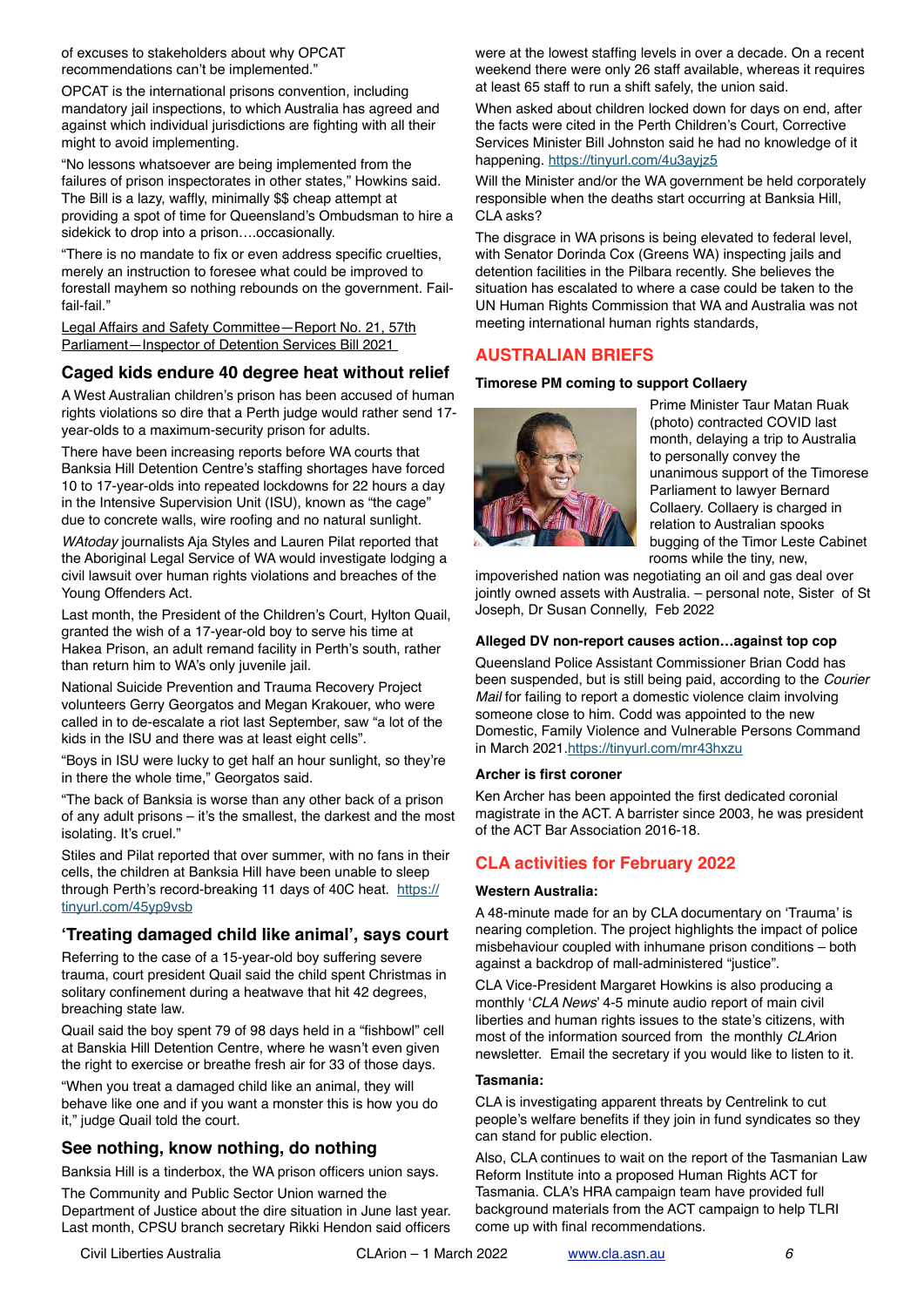We wish Richard Griggs and family the best after three of the four (including two young children) tested positive for Covid-19 last month, and went into home isolation…just as a building renovation project started on their house.

## **INTERNATIONAL**

#### **Irish want end to 'special' courts**

The Irish Council for Civil Liberties is calling for abolition of 50 year-old "special" courts where you can be charged on minuscule grounds and convicted without benefit of jury by three judges specially selected by the state.

With overtones of the secret trials in Australia of Witnesses J and K, it is "a stain on our justice system and has no place in a peaceful democracy", the ICCL says.

Speaker at a recent rally, Osgur Breatnach (photo) was one of four men wrongfully accused and convicted – after confessions extracted under torture – of carrying out the Sallins Train Robbery in 1976.

"To this day, there has never been a public inquiry into how this dreadful miscarriage of justice occurred," the ICCL says.



A "Special Criminal Court" sits

with three judges, appointed by the government from a selective panel of 19, and no jury..

Cases involving terrorism and organised crime offences are automatically brought before a Special Criminal Court for trial. Other offences are brought before or sent for trial when the Director of Public Prosecutions certifies that the ordinary Courts are, in her opinion, inadequate to secure the effective administration of justice and the preservation of public peace and order.

An appeal against a conviction or sentence by the Special Criminal Courts can be brought the Court of Appeal.

## **ODD SPOT: Cops enjoy on-job sex privileges**

London Met police have paid \$432,000 for one of their undercover officers to have had sex for 15 months.

The sum was awarded to Kate Wilson, deceived into an intimate relationship between Nov 2003 and Feb 2005 by police officer Mark Kennedy.

She only found out he was a policeman in 2010. He had been tasked to spy on the environmental activist group she belonged to.

The Met has admitted 12 other officers did something similar. An inquiry set up in 2014 under former judge John Mitting is still sitting, and will hold more hearings in May 2022. [https://](https://tinyurl.com/2p9b3yf2) [tinyurl.com/2p9b3yf2](https://tinyurl.com/2p9b3yf2)

## **NZ opts for new crime bracelets**

The NZ Corrections department wants the ability to monitor offenders' sweat for drugs and alcohol through its electronic monitoring bracelets.

The department will switch to new equipment next month, after signing a contract worth more than \$150m with UK company, Buddi.

When seeking bids for the contract, it requested technology that could continuously monitor a wearer's perspiration.

Programme Director David Grigg said the new bracelets would not track wearers' sweat at this stage, but Corrections wanted the option in future. https://tinyurl.com/888ppa96

# **Killer robots rule, OK?**

The UN has failed to agree on a ban on killer robots, also known as autonomous weapon systems (AWS).

A recent UN Security Council report on the Libyan civil war says they may have been used there.

The 40-year-old UN Convention on Certain Conventional Weapons debated the question of banning autonomous weapons at its once-every-five-years review meeting in Geneva in December 2021, but didn't reach consensus on a ban.

AWS are robots with lethal weapons that can operate independently, selecting and attacking targets without a human involved in the decisions. Militaries around the world are investing heavily in autonomous weapons research and development. The USA alone budgeted US\$18 billion for autonomous weapons between 2016 and 2020.

"Meanwhile, human rights and humanitarian organisations are racing to establish regulations and prohibitions," according to Prof James Dawes of Macelester College, Minnesota, writing on *The Conversation*.

"Without such checks, foreign policy experts warn that disruptive autonomous weapons technologies will dangerously destabilise current nuclear strategies, both because they could radically change perceptions of strategic dominance, increasing the risk of preemptive attacks, and because they could be combined with chemical, biological, radiological and nuclear weapons themselves." <https://tinyurl.com/mt28bxpf>

## **CCRC helps reveal massive Post Office wrongful conviction scandal**

The Criminal Cases Review Commission in England and Wales helped untangle a major scandal that saw hundreds of subpostmasters jailed and convicted for cheating the Post Office.

The CCRC referred 39 linked cases for appeal. They all related to former Post Office workers who blamed the Post Office's Horizon computer system for the offences for which they were convicted such as theft, fraud and false accounting. The basis of the argument was that each prosecution had amounted to an abuse of process and arose from issues with the Post Office's Horizon computer system.

These Post Office cases informed CCRC submissions about the issues with private prosecutions, The CCRC annual report says. "We have expressed concern about the status of an organisation that purports to be a victim and is also responsible for investigations and prosecutions." (Shades of the Robodebt problem in Australia, CLA says).

The proportion of older people (aged 60 and over) in the criminal justice system has trebled in the last 20 years, the CCRC report revealed. Older people now represent the fastest growing section of the prison

estate and currently represent 11% of the prison population. – annual report CCRC 2020-21

## **It's the poor taxpayers what foots the bill…**

UK taxpayers will now have to pay as much as \$1.9 billion in compensation to former Post Office workers wrongly convicted of theft due to the government agency's defective Horizon IT system.

The system, which was installed by the Post Office and supplied by Fujitsu, falsely suggested there were cash shortfalls, leading to 736 unsafe convictions for theft, fraud and false accounting in what is "one of the biggest miscarriages of justice in British legal history", according to a news report.

The Post Office has said it cannot afford to foot the huge cleanup bill for the scandal. The government, the service's only shareholder, confirmed the taxpayer would step in to fund the compensation payouts. <https://tinyurl.com/muj7htrz>